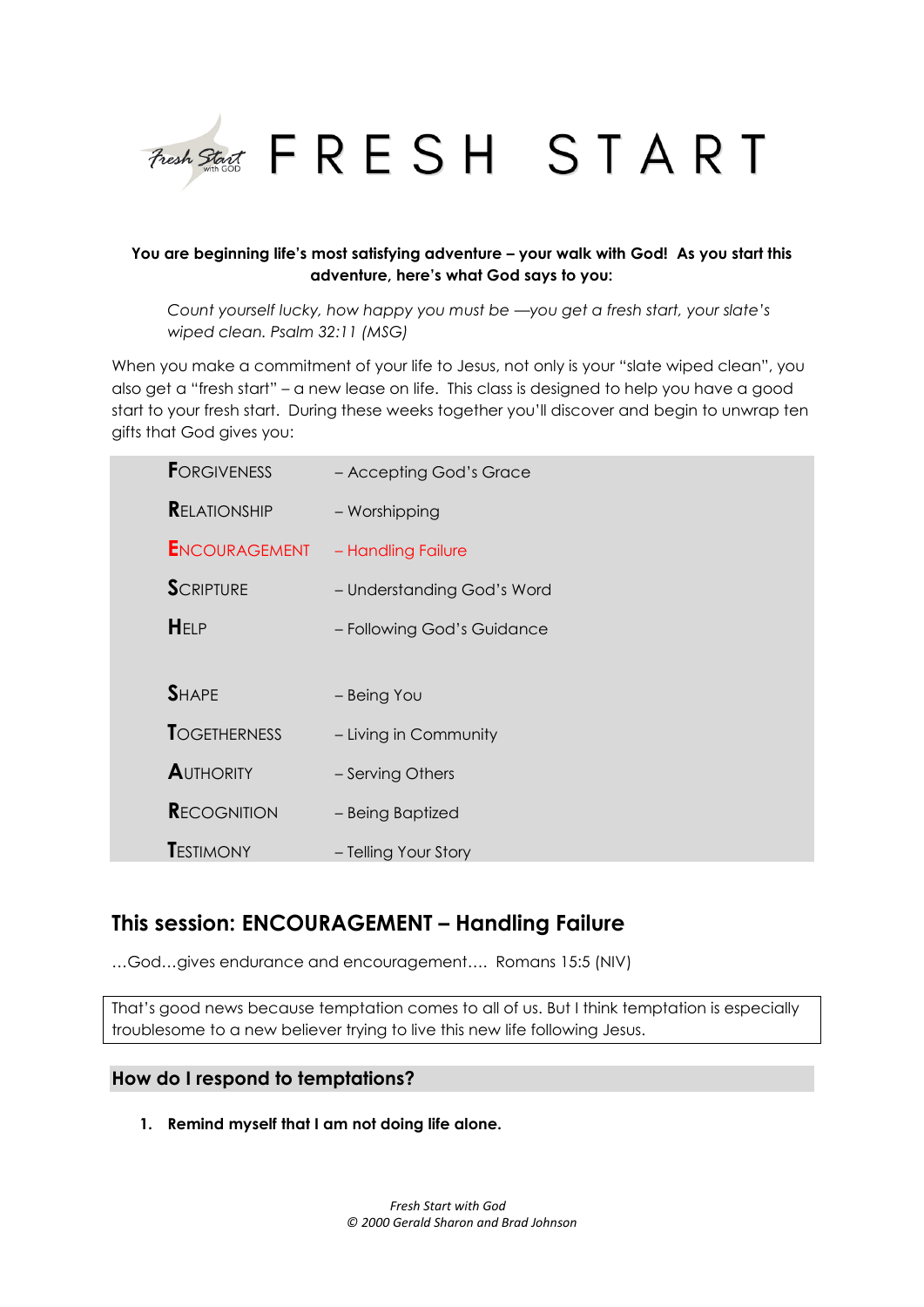*I am sure that God, who began the good work within you, will continue His work until it is finally finished. Philippians 1:6 (NLT)*

*I can do all things through (Christ) who strengthens me. Philippians 4:13 (NASB)*

## **2. Realize that Jesus has defeated my enemy.**

*The reason the Son of God appeared was to destroy the devil's work. 1 John 3:8 (NIV)*

### **3. Ask myself, "What would Jesus do in this situation?"**

Let the Lord Jesus Christ take control of you, and don't think of ways to indulge your *evil desires. Romans 13:14 (NLT)*

### **4. Choose God's way.**

*God is faithful. He will keep the temptation from becoming so strong that you can't stand up against it. When you are tempted, He will show you a way out so that you will not give in to it. 1 Corinthians 10:13 (NLT)*

There is always, always a way out. Jesus was tempted, but He didn't sin. There will be times that you choose God's way, but there will also be times when you don't. And when you and I don't choose God's way, we fail.

## **What do I do when I fail?**

Notice, this question has an assumption? What is that assumption?

#### **The assumption: All of us fail.**

Well, we all make mistakes. We all fail – and in fact there've probably been times when we felt like Charlie Brown who said, "Sometimes I lie awake at night, and I ask, "Where have I gone wrong?" Then a voice says, "This is going to take more than one night."

The apostle Paul said,

*I do not understand what I do. For what I want to do I do not do, but what I hate I do. Romans 7:15 (NIV)*

*There is no one on earth who does what is right all the time and never makes a mistake. Ecclesiastes 7:20 (TEV)*

When we make those mistakes, God does not want us to give up and quit trying to live like Christ. That's our natural tendency. But God has another idea. Look at this verse.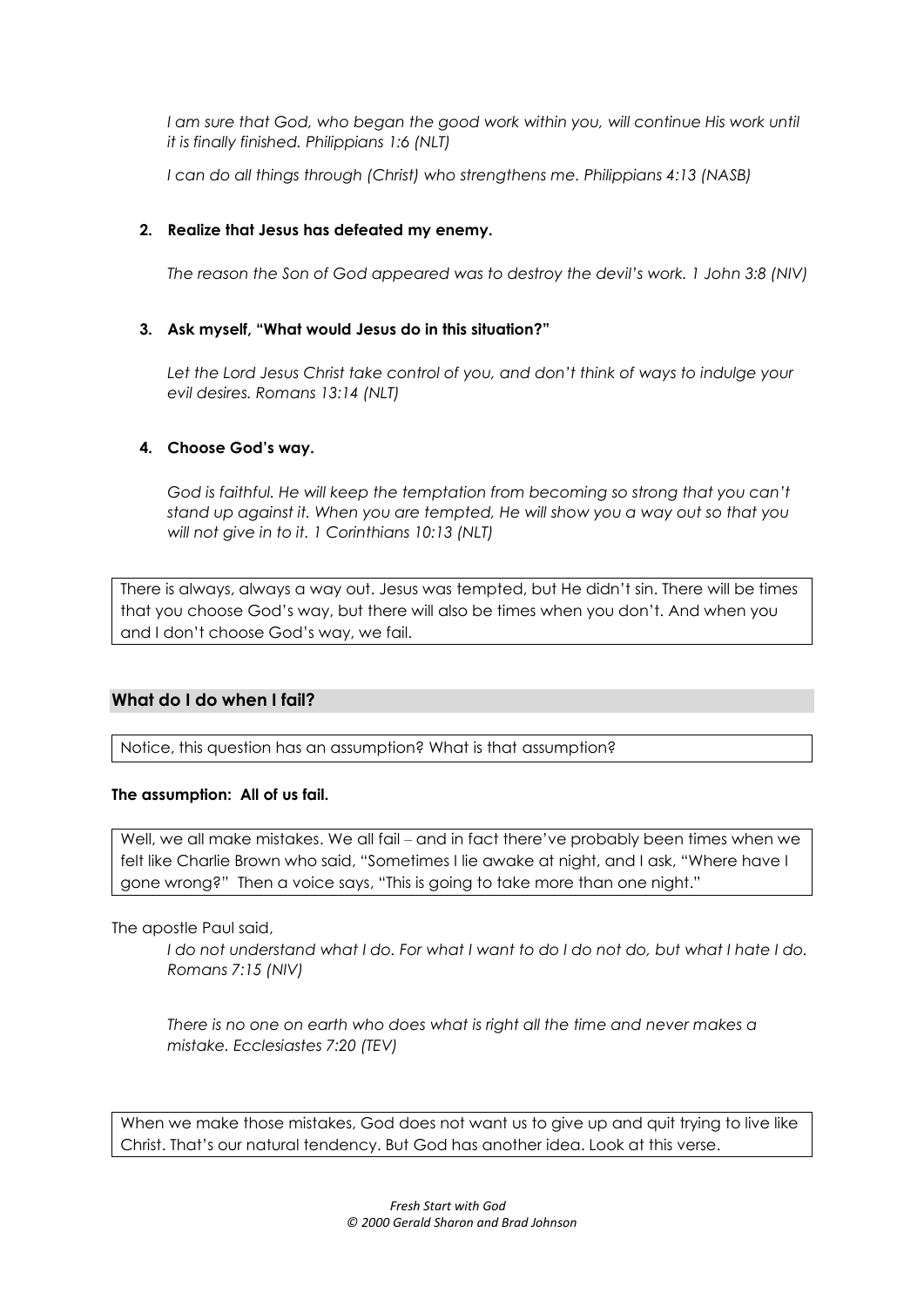*God gives a hand to those down on their luck, gives a fresh start to those ready to quit. Psalm 145:14 (MSG)*

## **1. Admit I have failed**

*We all stumble in many ways. James 3:2 (NIV)*

Do you agree that **we all** stumble, fail, in all kinds of ways? How many of us are living proof? Let's do a reality check right here.

Look at the person beside you and say, "I have failed." That might have been a little tough for you. Now, let's do something a little easier. Look at the person beside you again, and this time say, "You have failed" Don't list any reasons, just make the statement.

*For everybody has sinned and everybody continues to come short of God's glory. Romans 3:23 (Wms)*

That's why we need Jesus. If it were possible for us to live life on our own, Jesus would not have needed to come and we wouldn't need Him every day.

#### **2. Assess why I failed**

*It is the thought-life that defiles you. For from within, out of a person's heart, come evil thoughts, sexual immorality, theft, murder, adultery, greed, wickedness, deceit, eagerness for lustful pleasure, envy, slander, pride, and foolishness. All these vile things come from within; they are what defile you. Mark 7:20-23 (NLT)*

All sin begins in the thought-life. It never just happens. Let's list examples of sin that begin with thoughts (adultery, drunkenness, theft, lying, etc.)

#### **3. Ask God for forgiveness**

*If we confess our sins to Him, He is faithful and just to forgive us and to cleanse us from every wrong. 1 John 1:9 (NLT)*

Did you hear that? Thoroughly clean, completely forgiven – doesn't that sound great? No guilt ‒ forgiven ‒ with a clear conscience, knowing that you're alright with God.

Think with me on this. Is it possible to be partially clean? No, if there's any dirt left, then the car or person is dirty. Clean or dirty - there's no middle ground. God says when we confess our sin, He forgives us and we're clean. None of the dirt is left on us!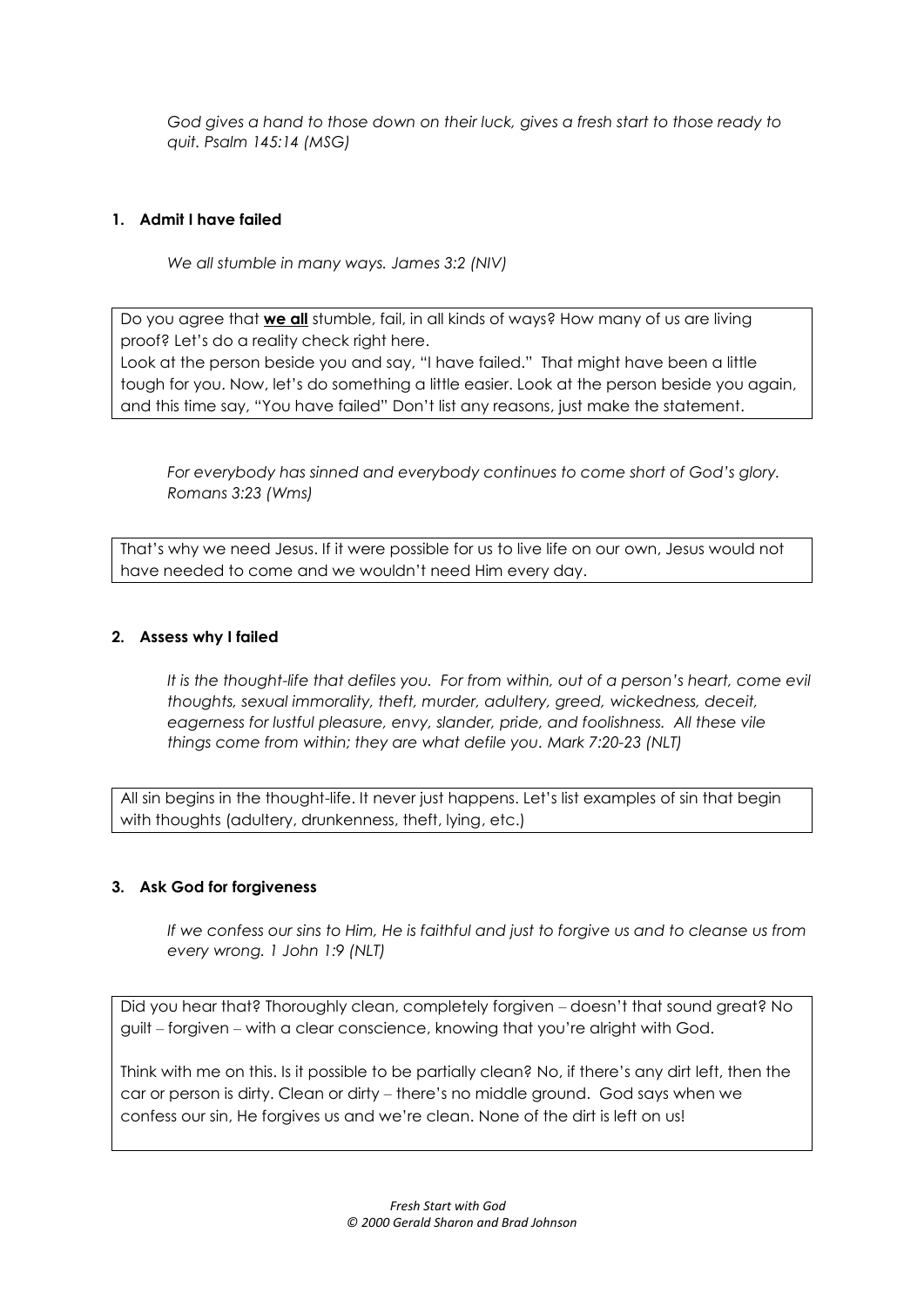God made my life complete when I placed all the pieces before Him. When I got my *act together, He gave me a fresh start. Psalm 18:20 (MSG)*

*When I refused to confess my sin, I was weak and miserable, and I groaned all day*  long. Day and night Your hand of discipline was heavy on me. My strength *evaporated like water in the summer heat. Finally, I confessed all my sins to You and stopped trying to hide them. I said to myself, "I will confess my rebellion to the Lord. And You forgave me! All my guilt is gone. Psalm 32:3-5 (NLT)*

### **4. Access my future**

*Do not cling to the events of the past or dwell on what happened long ago. Watch for the new thing I'm going to do. Isaiah 43:18-19 (TEV)*

He's saying, "Let's focus on the future. Don't keep focusing on all that stuff that happened in the past. Watch for the new thing."

Why did God put our eyes in the front? So that we would look forward, He doesn't want us looking back. Our ears are turned to the front because what's ahead of us is what really matters. It's easier to reach to the front than to the back. God intends for us to reach forward. There's only one part of our body that is "behind" us, and we don't need to be looking there.

So many people live looking at their past instead of their future. They live with a voice in their head that says, "I blew it. I really made a mistake and I'm going to have to live with it the rest of my life." They've doomed themselves. They live under a burden, locked in the prison of a self- imposed sentence that they must be unhappy the rest of their lives because they made a mistake.

The truth is, God loves to give people a second chance. It's His nature – His grace.

People say, "But you can't unscramble eggs." Right. But you can make an omelet. Make the best of a tough situation.

God wants to make the rest of your life the best of your life!

He is saying, "It's not so much where you've been that counts, but it's the direction of your feet, where they're headed." That's what counts.

#### **5. Adjust my course**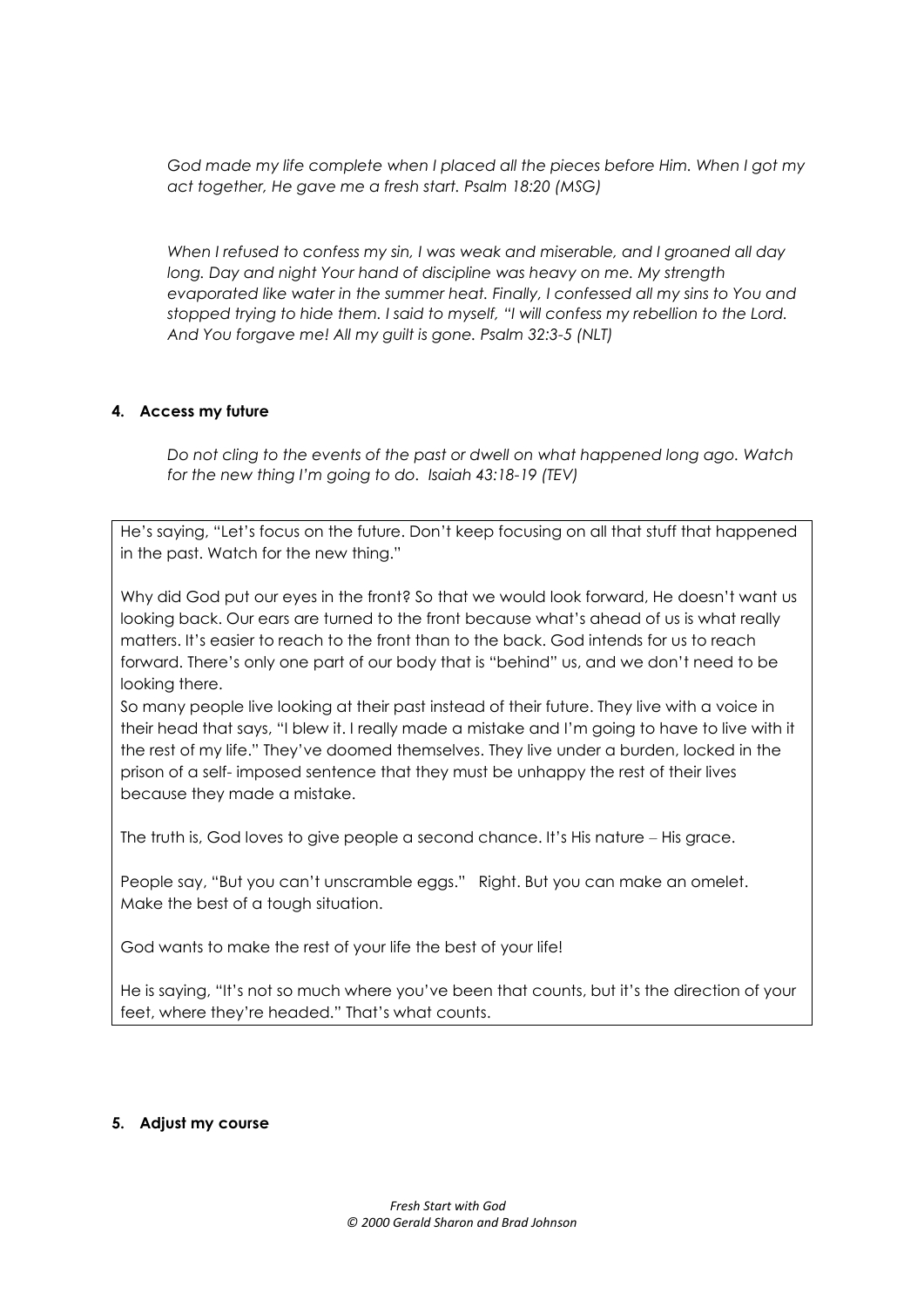For years, the opening of The Wide World of Sports television program showed "the agony of defeat" a painful ending to an attempted ski jump. The skier appeared in good form as he headed down the jump, but then, for no apparent reason, he tumbled end over end off the side of the jump, bouncing off the supporting structure.

What viewers didn't know, was that he chose to fall rather than finish the jump. Why? As he explained later, the jump surface had become too fast, and midway down, he realized if he completed the jump, he would land on the level ground, beyond the safe landing area, which could have been fatal to him and others. As it was, the skier suffered no more than a headache from the tumble.

To adjust your course may not be easy, it might even cause you some pain, but change is always better than a fatal landing at the end.

*Go now and leave your life of sin. John 8:11 (NIV)*

*Sometimes it takes a painful experience to make us change our ways. Proverbs 20:30 (TEV)*

## **To change the way I live, I must change the way I see myself**

## **Because of Jesus, I have:**

**A new position**

*If anyone is in Christ, he is a new creation. 2 Corinthians 5:17a (NIV)*

That new position – new identity in Christ is mentioned more than 150 times in the New Testament. Perhaps because it is a radically new position for us when we find it. Here's how it's radically new:

When you are **not** in Christ, you are guilty of every sin you've ever committed. When you are in Christ, you are forgiven of every sin you'll ever commit.

When you are **not** in Christ, you are lost. When you are in Christ, you are found.

When you are **not** in Christ you'll be given justice. When you are in Christ, you're given mercy.

When you are **not** in Christ, you may find moments of happiness. When you are in Christ, you can find a lifetime of joy.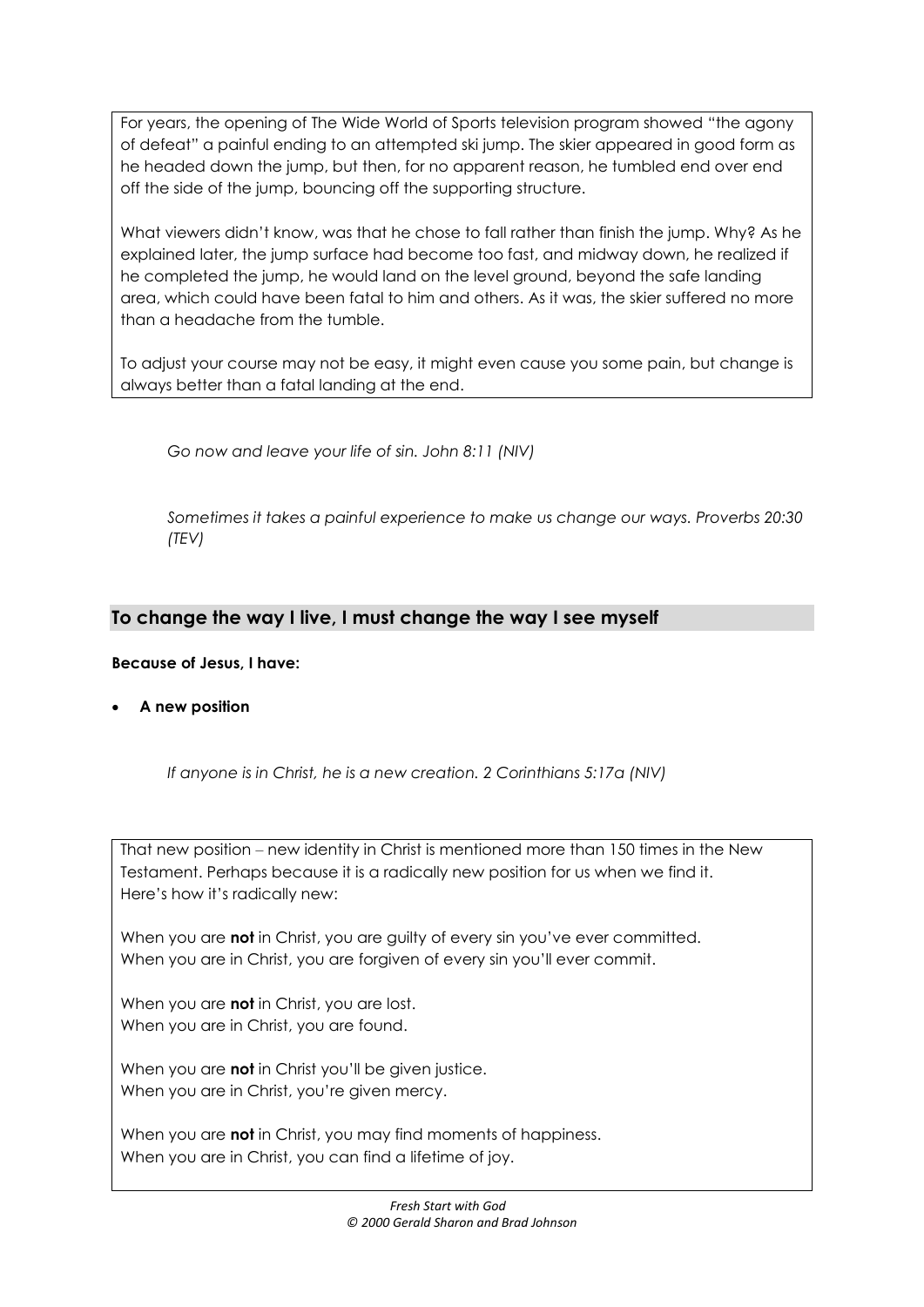When you are **not** in Christ, you want peace. When you are in Christ, you have peace.

When you are **not** in Christ, your eternity is hell. When you are in Christ, your eternity is heaven.

Doesn't that new position in Christ sound like a great deal? If you've prayed and asked Jesus into your life, that's the deal you were given. Many of you face every day, the scramble for position–always positioning yourselves for a better opportunity, a better buy, a better promotion. Why? Because you understand that your position is essential for your future. And that's never been more true than your position, either not in Christ or in Christ. And here's the good news, you don't have to scramble for position, because God came looking for you to give you that new position.

## **A new possession**

*… the old has gone, the new has come! 2 Corinthians 5:17b (NIV)*

Everything new-that's the work of Jesus. New...that seems to be a word God likes. One of our greatest, maybe even our greatest possession is who we are, our identity. And, if we were perfectly honest, some of us need a new one.

We may feel somewhat like the prosecuting attorney who was questioning a lady on the witness stand. He said, "Do you know me?" She answered, "Of course I know you. I've known you since you were a little boy. I've watched you grow up. You are a scoundrel, a heavy drinker, and a womanizer." The prosecuting attorney said, "Do you know the attorney for the defendant?" She answered, "I sure do. I used to baby-sit for him. I changed his diapers, I fed him his bottles. And he's grown up to be a man who is about as low as they come, he'll defend anything." With that the judge called both attorneys to the bench for a little side bar. He leaned forward, looked at the two attorneys and said, "If either of you asks this woman if she knows me, I'll hold you in contempt."

Some of us need an old identity to go and a new one to come. Wouldn't you like everything to be made new in you, a new identity, a fresh start? You have one if you've made a commitment to Jesus.

## **New potential**

*I myself no longer live, but Christ lives in me. So I live my life in this earthly body by trusting in the Son of God, who loved me and gave Himself for me. Galatians 2:20 (NLT)*

Your future is better, brighter, and bigger than anything in your past for this one reason, Christ lives in you. That's Potential.